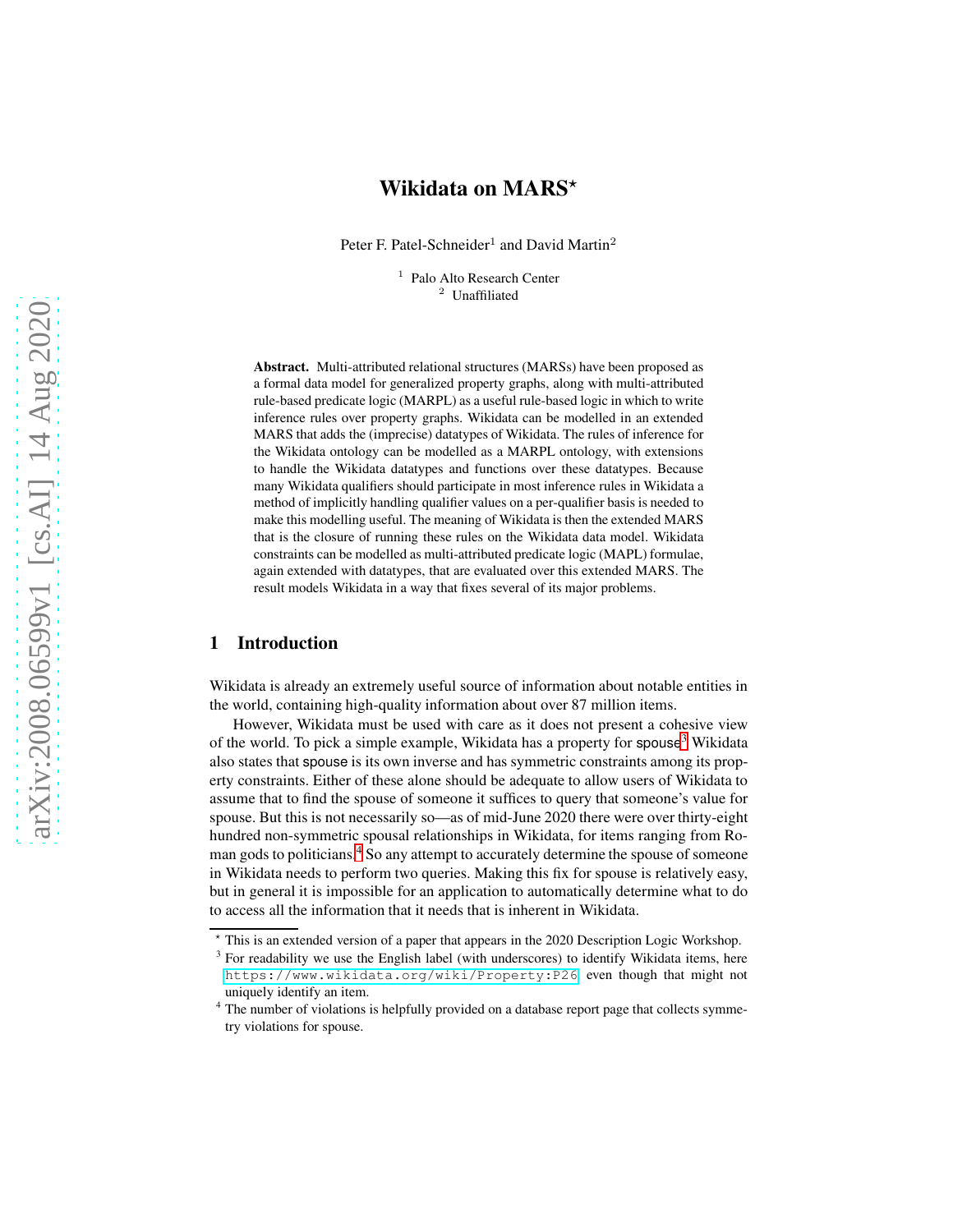Wikidata has a large, but simple, ontology, containing classes such as human and person and a subclass of relationship from human to person. Retrieving all the people in Wikidata should thus be a simple matter of finding all the items that have an instance of link to person. But as of mid-June 2020 there are only about 30 items that have an instance of link to person—far fewer than the over 7.9 million humans in Wikidata. To find all instances of person in Wikidata requires asking for instances of the transitive closure of subclass of under person. Again, it is not hard to remedy this particular problem, and it is so important that most accessors of Wikidata make the extra effort to look through subclasses. On the other hand, based on our personal experiences the analogous workaround for subproperties is often not done.

As yet another illustrative example, what if an application wants to know what information is current, i.e., true at the present time. Wikidata has quite a number of constructs that specify temporal extents for pieces of information, including end time. How can the application know what it needs to do to filter out statements that are not valid at the current time?

Providing an interface to Wikidata that presented all and only the valid information would make it much easier to write applications that just want to know what's true based on what is in Wikidata, as opposed to how the information is said or who said it.

Maybe this effort is doomed to be fruitless. Maybe Wikidata is just data and there is no way to provide a decent logical view of the data in Wikidata. This would indeed be a shame, as Wikidata is the best example of an open Knowledge Graph, and so it should be possible to treat the Wikidata data logically.

The need for well-founded reasoning capabilities in Wikidata has been noted and lightly documented in a WikiProject<sup>[5](#page-1-0)</sup>, but to date this project has not produced any concrete results. The current work may be viewed as a proposal to satisfy a superset of the requirements documented there.

### 1.1 Areas To Be Addressed

Wiki*data* is data, but many portions of Wikidata that are vital to Wikidata's utility and success are conceived, discussed, and documented as if Wikidata is more than just data, as illustrated by spouse and instance of above. To reliably provide construction of the meanings implicit in the descriptions of even the central properties of Wikidata requires a formal theory for the properties and an implementation of this theory. Without such, different users and tool builders end up determining and implementing the meaning on their own, and this often produces different, non-compatible results.

One way of providing a common meaning is via a set of axioms in a logic and a service that implements reasoning in the logic, either in general or for the specific axioms. The service then provides a common resource that serves up the meaning of the various pieces of Wikidata. This is particularly vital for the central, ontological portion of Wikidata, including instance of as well as symmetric property.

Other parts of Wikidata are also currently under-specified and differentially imple-mented and can be improved by a logical formulation. Wikidata constraints<sup>[6](#page-1-1)</sup> express regularities that are supposed to hold in general, but which may have exceptions. These

<sup>5</sup> https://www.wikidata.org/wiki/Wikidata:WikiProject Reasoning

<span id="page-1-1"></span><span id="page-1-0"></span><sup>6</sup> https://www.wikidata.org/wiki/Help:Property constraints portal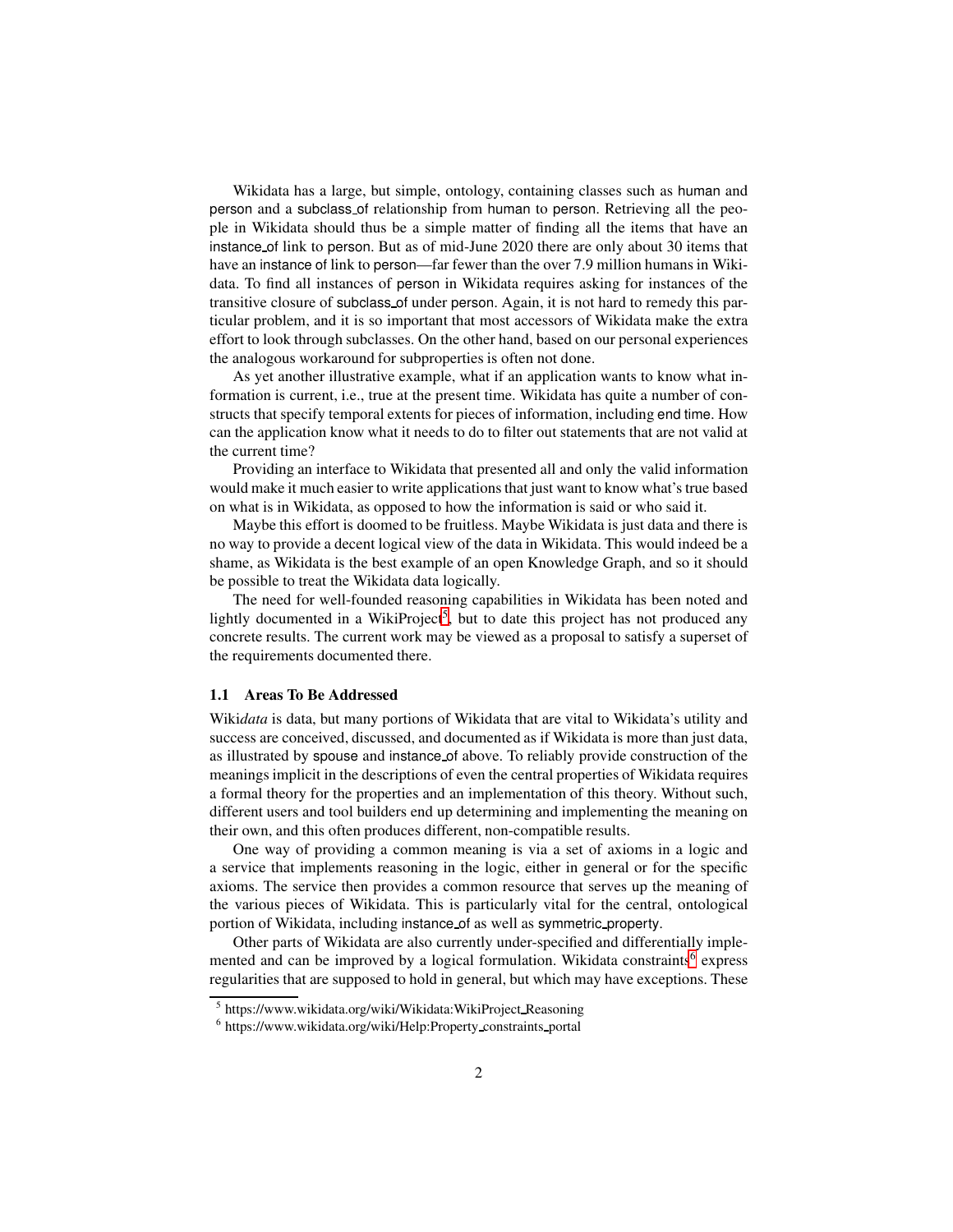constraints are not used to draw inferences but instead to point out potential problems to interested constributors who can then either fix the problem or indicate that the particular anomaly is acceptable.

Wikidata constraints, albeit useful, are represented and processed in an incomplete, ad hoc fashion. Although in most cases they are declared and documented reasonably clearly, the declarations do not fully express their meaning, and thus do not provide a precise, unambiguous basis, or a logical foundation, for constraint-checking implementations. Further, building a constraint checker for a new constraint may be laborious, idiosyncratic, and error-prone. A logical formulation and implementation of constraints would permit constraints to be quickly specified and eliminate the implementation burden for each new type of constraint.

As noted in [\[9\]](#page-13-0), Wikidatas custom data model supports attributed statements (with the attributes referred to as *qualifiers*), and allows attributes with multiple values. [\[9\]](#page-13-0) refers to this sort of generalized Property Graph model as a *multi-attributed graph*, and observes that "In spite of the huge practical significance of these data models ..., there is practically no support for using such data in knowledge representation." This creates not only the challenge of constructing a logic in which qualifiers are first-class citizens, but also the challenge of creating a reasoning framework in which the behavior of qualifiers in axioms can be specified in a practical fashion.

Wikidata has many classes and properties, such as female\_human, that are missing many of their expected instances or relationships. Axioms that give a logical formulation for these classes and properties would add back their missing elements and eliminate the incorrect information that currently comes from accessing them in Wikidata.

Wikidata has several ways of providing something other than a particular value for a property. The *some-value snak* represents some "unknown" value and the *no-value snak* says that there is no value. However the precise meaning of both of these is unclear, and a logical formulation for them would provide a better meaning for these parts of Wikidata.

#### 1.2 Contributions

We provide a logical foundation for Wikidata, building on previous work on multiattributed predicate logic (MAPL), including multi-attributed rule-based predicate logic (MARPL) and multi-attributed relational structures (MARSs) [\[9\]](#page-13-0). Our work 1) supports the explicit expression of Wikidata's ontological axioms, and their use in accessing Wikidata; 2) supports the explicit expression of other axioms that can benefit other areas of Wikidata; 3) supports the specification of qualifiers as first-class citizens in axioms and constraints, and provides a means for effectively handling them; and 4) supports the expression of nearly all current Wikidata property constraints, plus a variety of other constraints and the identification of constraint violations, all in one logical framework.

## 2 Development

Wikidata's custom data model goes beyond the *Property Graph* data model, which associates sets of attribute-value pairs with the nodes and edges of a directed graph, by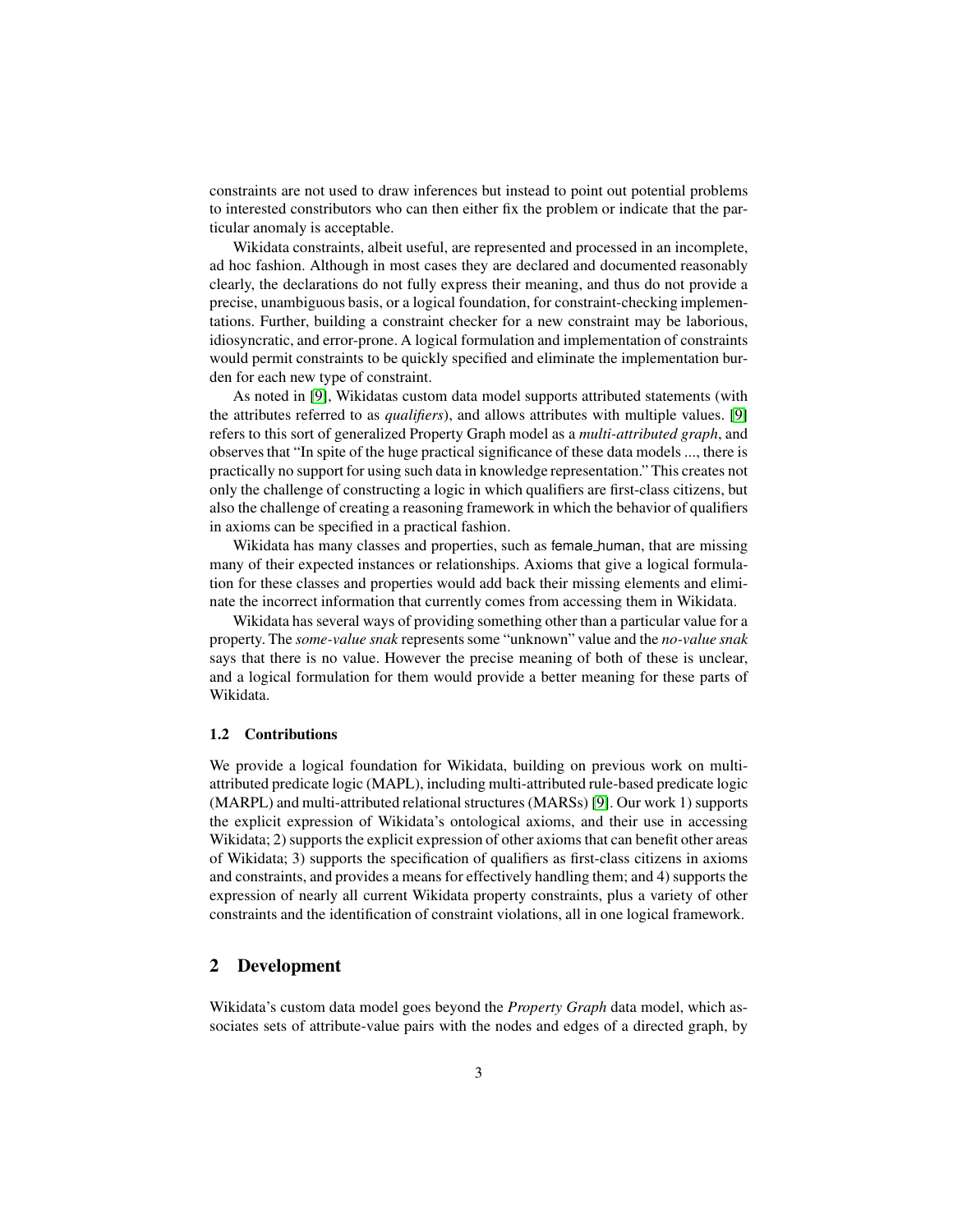allowing for attributes with multiple values. Marx *et al.* refer to such generalized Property Graphs as *multi-attributed graphs*, and observe that "In spite of the huge practical significance of these data models ..., there is practically no support for using such data in knowledge representation". Given that motivation, Marx *et al.* introduce the *multiattributed relational structure* (MARS) to provide a formal data model for generalized Property Graphs, and *multi-attributed predicate logic* (MAPL) for modeling knowledge over such structures. MARS and MAPL may be viewed as extensions of FOL to support the use of attributes (with multiple values).

The essential new elements over FOL are these:

- a *set term* is either a set variable or a set of attribute-value pairs  $\{a_1 : b_1, ..., a_n :$  $b_n$ , where  $a_i, b_i$  can be *object terms*. Object terms are the usual basic terms of FOL, and can be either constants or *object variables*.
- a *relational atom* is an expression  $p(t_1, ... t_n) \tQ S$ , where p is an *n-ary* predicate,  $t_1, \ldots t_n$  are object terms and S is a set term.
- a *set atom* is an expression  $(a : b) \in S$ , where  $a, b$  are object terms and S a set term.

These elements are best illustrated with a simple example (taken directly from [\[9\]](#page-13-0)):

<span id="page-3-0"></span>
$$
\forall x, y, z_1, z_2, z_3.\text{spouse}(x, y) \text{ @{start}: } z_1, \text{loc}: z_2, \text{end}: z_3\}
$$
  
\n
$$
\rightarrow \text{spouse}(y, x) \text{ @{start}: } z_1, \text{loc}: z_2, \text{end}: z_3\}
$$
 (1)

This MAPL formula states that spouse is a symmetric relation, where the inverse statement has the same start and end dates, and location. The entire second line of the formula is a relational atom, which includes the set term {start :  $z_1$ , loc :  $z_2$ , end :  $z_3$ }. If that set term were represented by a set variable  $U$ , then one could make an assertion about its membership using the set atom (start :  $z_1$ )  $\in U$ .

In Wikidata terms, this particular relational atom (once  $x$  and  $y$  have been instantiated to specific Wikidata items) corresponds to a statement, and each attribute-value pair (once the  $z_i$  variable has been instantiated to a specific value), corresponds to a qualifier of the statement.  $(x,$  of course, is called the subject of the statement, and  $y$  the value or object of the statement.) While MAPL allows for predicates of arbitrary arity, in Wikidata all statements are triples; i.e. Wikidata properties have arity 2.

Marx *et al.* go on to introduce multi-attributed rule-based predicate logic (MARPL), roughly the Horn-clause fragment of MARS plus functions that compute the attributes of atoms in the consequent of rules. MARPL is decidable for fact entailment, but still provides a high level of expressivity. Note that Formula [1](#page-3-0) falls within the MARPL fragment.

### 2.1 eMARS

MARPL is close to what is needed as a basis for Wikidata but MARPL is missing datatypes and each rule in MARPL has to specifically account for attributes (essentially the qualifiers of Wikidata). Datatypes play a large role in Wikidata and handling Wikidata qualifiers correctly requires accounting for many qualifiers in each of many rules, which is infeasible from a practical perspective with MARPL. Using an extension of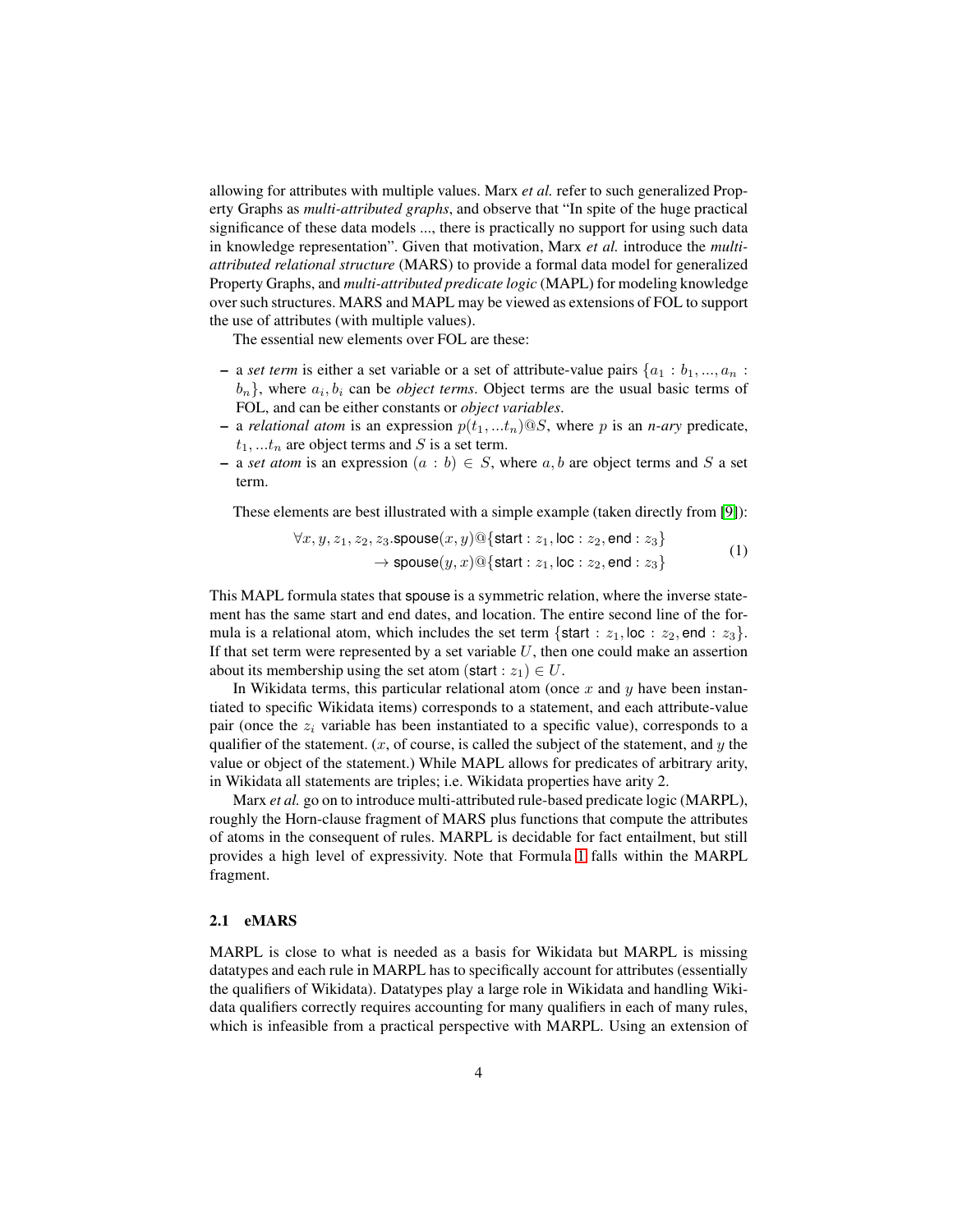MARPL means that we have the chance of being able to relatively easily compute the consequences of Wikidata. We also use MAPL formulae in constraints, so we also need to extend MAPL.

As MARPL and MAPL are based on MARSs we start by adding datatypes to MARSs. As Wikidata, like RDF [\[2\]](#page-12-0), has a single domain for everything, including predicates, we will be extending MARS in this direction, but in a way that does not permit some of the strange situations possible in RDF. Because of space limitations we write our definitions in a somewhat informal manner, but the details can be filled out as is usual.

Definition 1. *A datatype theory,* D*, consists of a finite set of named datatypes,* D*, each of which has a finite or infinite set of data values; a finite set of named and typed datatype relations,* R*, over* D*; and a finite set of named and typed datatype functions,* F*, over* D*. The relations are closed under negation.*

So datatype theory for the rationals and integers would have as data values all the rational numbers (with the integers as a subset). The datatype functions and relations could include the comparison relations (both within each datatype and between the two datatypes) and arithmetic functions.

Definition 2. *An extended MARS (eMARS),* M*, is a MARS extended with a datatype theory,* D*. All datatypes, datatype relations, and datatype functions of* D *as well as all predicates are distinct elements of the domain of* M*,* δ<sup>M</sup>*. All data values in* D *are also elements of* δ<sup>M</sup>*. Each datatype is a unary predicate of* M *which is true on the data values of the datatype.*

The domain elements for datatypes, datatype relations, datatype functions, and predicates are all distinct, thus eliminating several unusual situations that can occur in RDF and can be forced in extensions of RDF.

Wikidata datatypes. The defined datatypes of Wikidata<sup>[7](#page-4-0)</sup> are IriValue; StringValue; MonolingualTextValue, strings with language tags; MultilingualTextValue, strings in multiple langauges; QuantityValue, with an associated unit; GeoCoordinatesValue, in some coordinate system; and TimeValue, including a timezone. The last three of these are unusual in that they have imprecise values, containing a main value and some notion of precision (not necessarily symmetric), indicating an interval or range of possible values.

In our datatype theory for Wikidata all datatypes have equality and inequality relations that take into account all aspects of the data values. The precise datatypes have the usual set of relations and functions that extract their pieces. IriValue has no extra relations or functions. StringValue has as well the usual lexicographic relations and pattern matching relations. The relations for StringValue are extended to Monolingual-TextValue (the languages have to be the same for the relation to hold). There are functions to extract the string and language tag from MonolingualTextValue. The relations for StringValue are extended to MonolingualTextValue by requiring that the strings for each languages be in the relation. There is a function to extract the string for a language

<span id="page-4-0"></span><sup>&</sup>lt;sup>7</sup> Most information shown here about the Wikidata data model is taken from <https://www.mediawiki.org/wiki/Wikibase/DataModel>.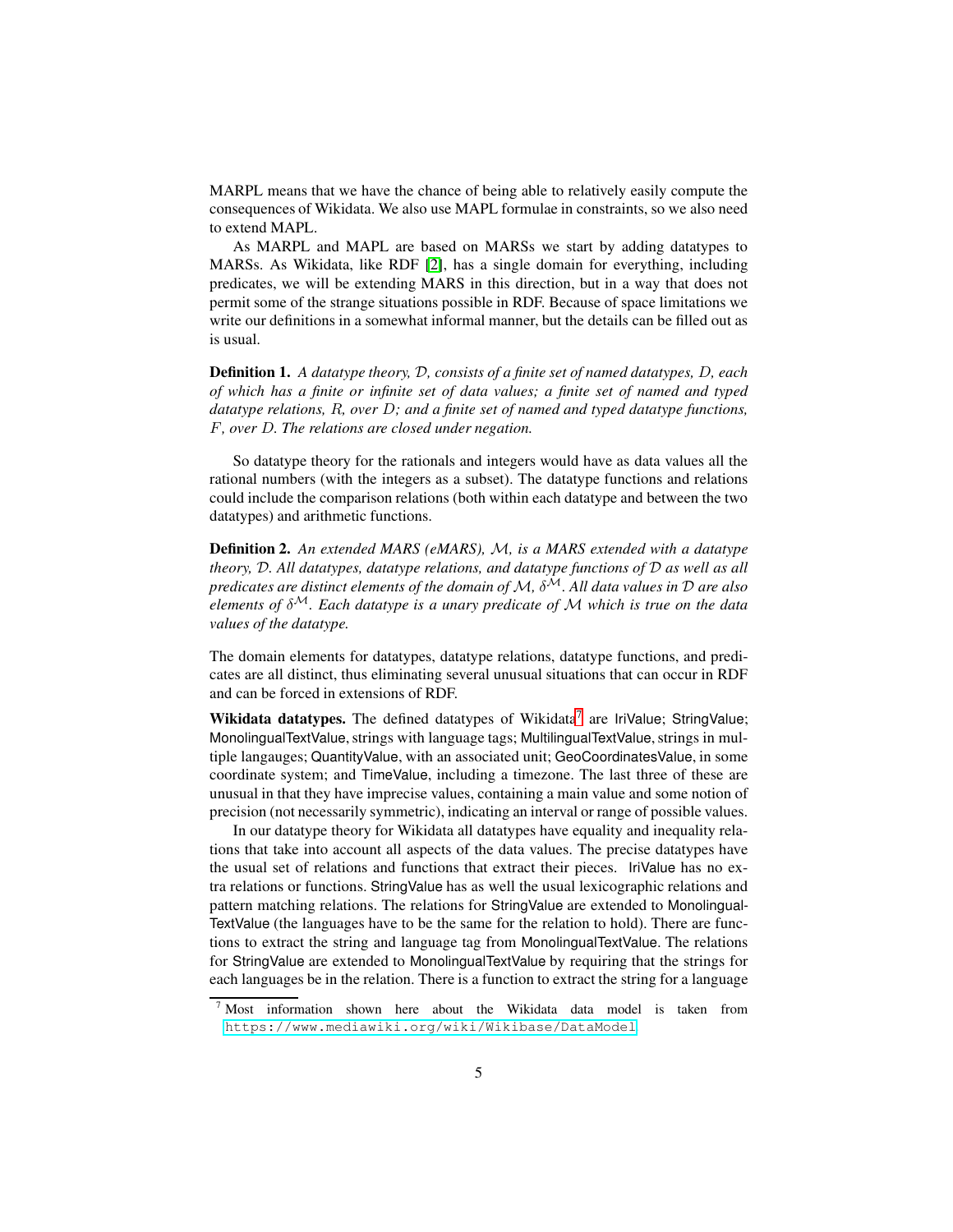tag, which returns the empty string if there is no string with that language tag in the data value.

Imprecise datatypes have as well equality and inequality for their main values, a predicate for whether a value is precise, and overlaps and disjoint and emptiness. They also have intersection functions that result in a smallest (in imprecision) value that includes the intersection of the two values, if the two values intersect, otherwise an empty value (not currently in Wikidata) results; and a kind of union function that produces a smallest (again in imprecision) value that includes both the values. (Some imprecise Wikidata datatypes have multiple values that are equivalent. Some imprecise Wikidata dataypes are not closed under intersection.)

QuantityValue has ordering relations of three flavours, one for the main value, e.g., the main value of the first argument is less than that of the second; one for necessary ordering, e.g., all possible values of first argument are less than those of the second; and and one for possible ordering, e.g., some possible values of first argument is less than one of the second. GeoCoordinatesValue has various direction relations, such as north of, must be north of and can be north of, the latter two taking into account imprecision.

TimeValue has ordering relations, as for QuantityValue, although the base names are before and after. There are also functions to return the part of one time that must (or can) be before (or after) the second. As well, there is a first function whose returned TimeValue has a main time, first possible time, and last possible time that are the earlier ones from either of its two (TimeValue) arguments, and an analogous last function.

This is just an initial set of relations and functions, and likely needs expansion. There are currently no construction functions, for example, to construct a Multilingual-TextValue from several MonolingualTextValues, pending an analysis of which construction functions do not cause computational difficulties.

#### 2.2 eMAPL

Extended MAPL (eMAPL) is then MAPL based on eMARS. Datatype predicates and functions are allowed in eMAPL, of course. To support the representation of constraints, we add equality and, as syntactic sugar, counting quantifiers.

Definition 3. *eMAPL terms are MAPL terms with the addition of datatype function applications. eMAPL formulae are MAPL formulae using eMAPL terms plus the addition of datatype relations as predicates, an equality predicate, and counting quantifiers. Atoms with datatype relations cannot have non-empty attribute sets.*

Definition 4. *An eMAPL interpretation is a MAPL interpretation with the following additions and modifications:*

- *An eMAPL interpretation is into an eMARS.*
- *The interpretations of datatypes, predicate and datatype relations, and functions are themselves.*
- *The interpretation of a datatype function term is the application of the (fixed) function to its arguments.*
- *The interpretation of datatype relations use the (fixed) datatype relation itself.*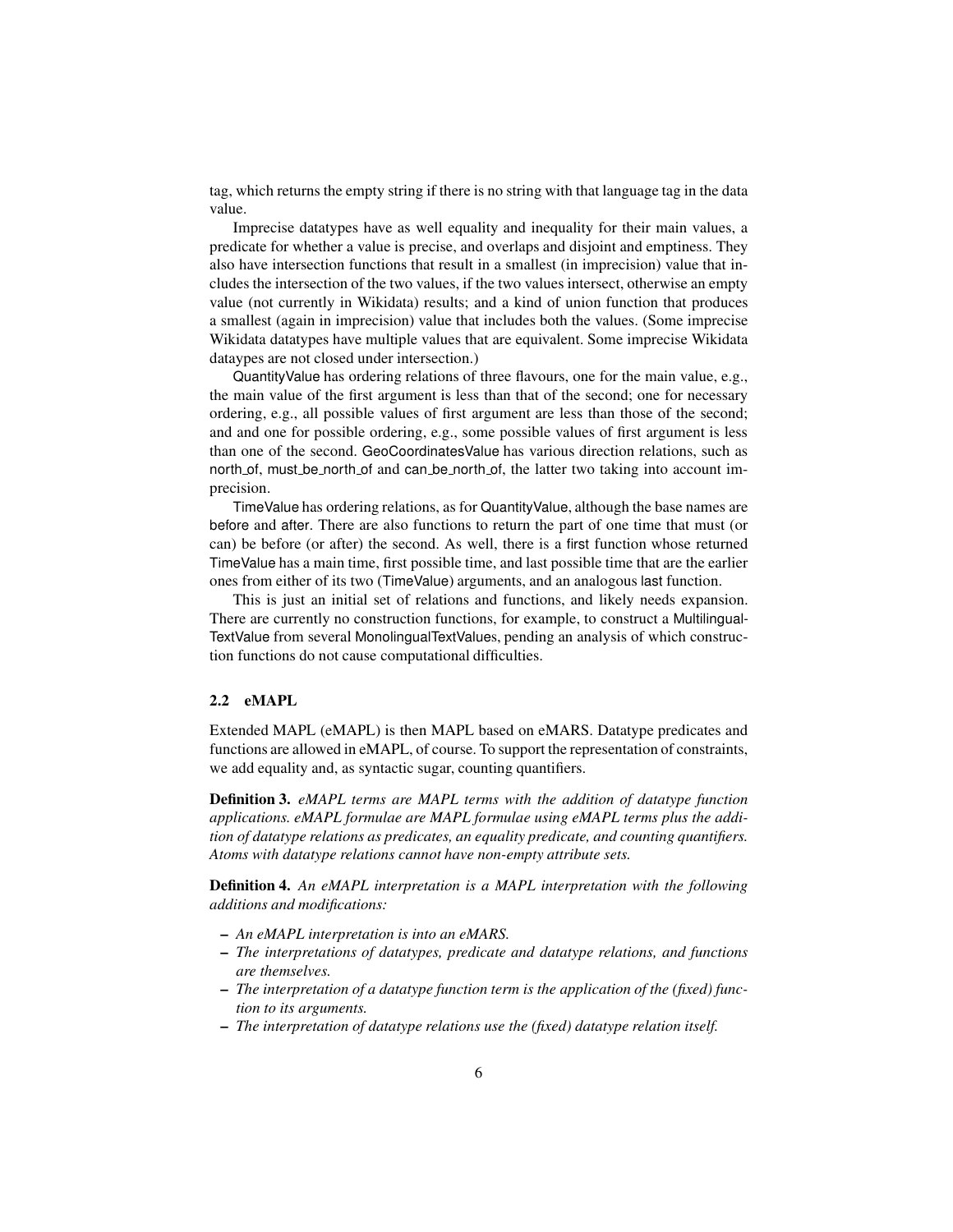- *The interpretation of the equality predicate is the identity relation.*
- *Counting quantifiers have the obvious interpretation.*

### 2.3 eMAPL rules

Because we are interested in effective reasoning, we restrict axioms to rules. We make the usual additions and allowances for datatype predicates and functions.

Definition 5. *An eMAPL rule is a MAPL rule modified as in eMAPL. (Note that the functions in MAPL rules are different from datatype functions.) A variable is relational if it occurs in the rule body as the argument of a predicate that is not a datatype relation (including the datatype equality relations). Terms in rule bodies can use datatype functions, but the variables in these terms must be relational. Atoms in rules can use datatype relations but variables in these atoms must be relational.*

Remember that in MARPL ontologies attributes are processed using rules that take attributes and their values from instantiations of body atoms and determine how they augment the head instantiation that is the consequent of the rule. We want to be able to handle attributes (Wikidata qualifiers) in a uniform manner so that each rule does not need to say, for example, how the Wikidata temporal qualifiers are processed.

We do this by characterizing each Wikidata qualifier, providing instructions on how it is to be processed in each rule that does not say anything about how the attribute's values are added to the consequences of the rule.

Definition 6. *An attribute is characterized in one of several ways.*

- *No values for the attribute are to be added to the consequents of rules. We expect that most qualifiers will fit into this* ignore *characterization, so it is the default.*
- *The values of the attribute in the facts matched by body atoms are each added to the consequents of rules, in an* additive *fashion.*
- *The consequents of rules are given a single value for the attribute, formed by* combining *all the values for the attribute in matched body atoms by a datatype function that maps pairs of values in one datatype into a value in the same datatype. If the result fails to satisfy a unary predicate then the rule produces no result.*
- *The most sophisticated characterization involves starting by combining values for several attributes as above and then* blending *the resultant values using a different function, provided that the resultant values satisfy a datatype relation.*

Combination is only suitable for an attribute whose value has the datatype of the function. The datatype function should be commutative and associative, but other functions could be used if there is only a single value for the attribute, with the resultant value being the left reduction of the values taken in the order of occurence in the body of the rule.

Wikidata qualifiers. Wikidata has the qualifier point in time, which is used to state when some statements are valid. Combining statements with this qualifier should take into account whether the time intervals overlap, so this qualifier would be characterized as a combining qualifier with the intersection function and the emptiness predicate.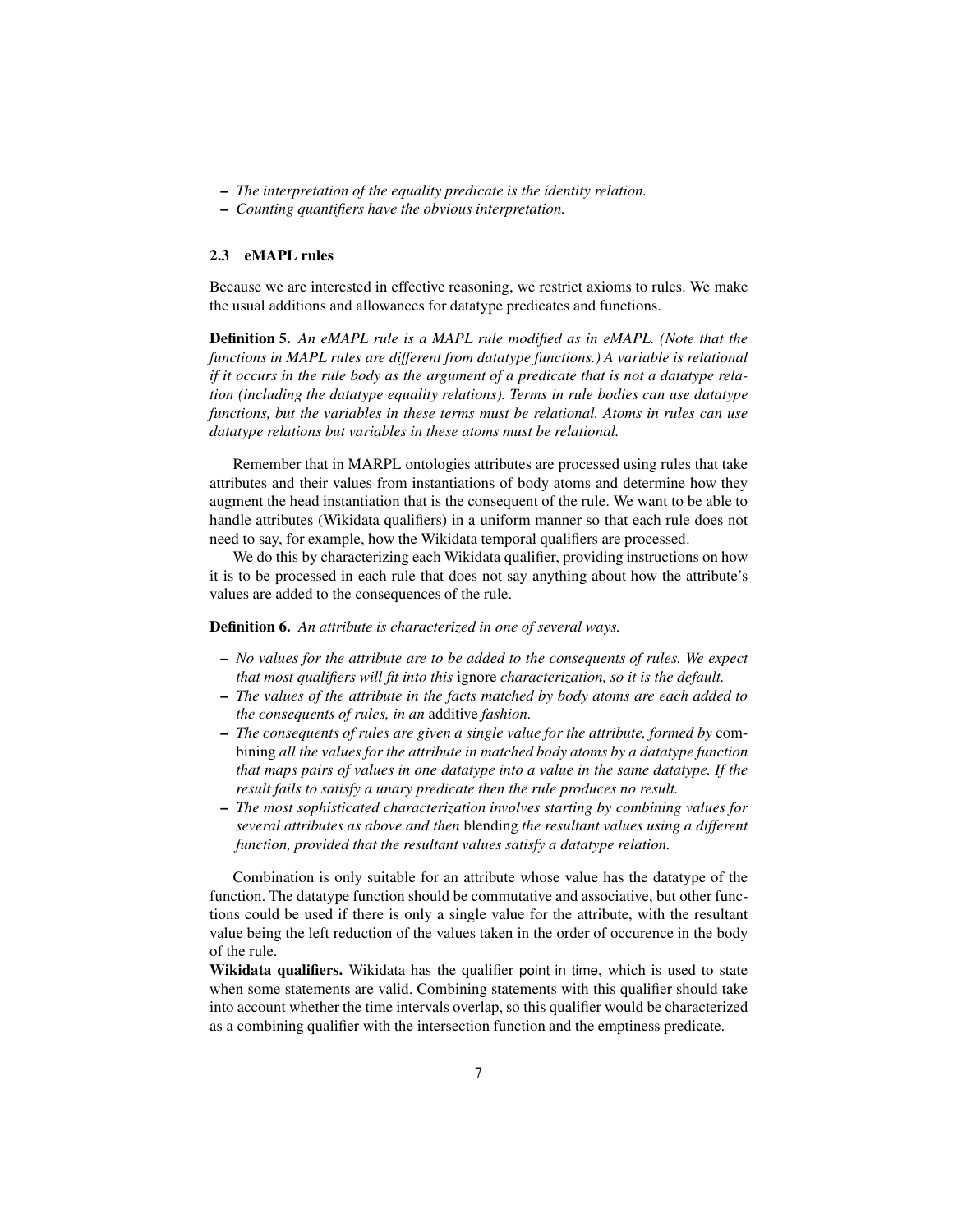Other Wikidata statements use the qualifiers start time and end time to indicate an extended period when the statement is valid. To produce the value for start time when making inferences from statements with these qualifiers requires first finding the last possible start time and the first possible end time and then taking the part of the combined start times that can be before the combined end times.

So the Wikidata start qualifier could be characterized as a blending qualifier by first combining start and end qualifiers using the last and first functions, respectively, giving start and end times for the result, and then using the could be before function to cut out start times that cannot be before the end time. If there is no start time before the end time (not could be before is true between the combined start and end times), then the inference produces no result.[8](#page-7-0)

Definition 7. *An eMARPL ontology consists of a finite set of eMAPL rules, a finite set of function definitions, and a finite set of attribute characterizations as above. The function definitions are as in MARPL ontologies except that they can have datatype function terms in their consequences (i.e., in the consequents of their conditionals).*

These attribute characterizations are used as macros, modifying the functions and rules of an eMARPL ontology.

Definition 8. *The expansion of an eMARPL ontology uses the attribute characterization to modify its rules as follows:*

- *First give each rule its own function by making copies of functions or creating a new function for the rule. Ensure that each atom in the rule body has its own set variable, adjusting the function as needed to access this set variable.*
- *For each attribute whose characterization is addition, for each rule where the function does not mention the attribute in its consequences, augment the function to copy over all the attribute's values.*
- *For each attribute whose characterization is combine, for each rule where the function does not mention the attribute in its consequences, augment the function to add a single attribute value that is the combination of all the values in the body atoms. Also add a new body atom to check whether the combined value satisfies the combination predicate. This will require adding multiple clauses to the function as well as splitting the rule to take into acccount the presence or absence of the attribute in body atoms.*
- *For each attribute whose characterization is blend, for each rule where the function does not mention the attribute in its consequences, augment the function to compute the combination values and add the blend result. Also add a new body atom to check whether the blended value satisfies the blend predicate. This will cause similar but more pronounced increase in the number of clauses than combination attributes.*

The meaning of an expanded eMARPL ontology on an eMARS is just the inferential closure of the rules on the eMARS.

<span id="page-7-0"></span><sup>&</sup>lt;sup>8</sup> In actuality, all three of these qualifiers should take into account all of them, so a better characterization would have a more complex blending specification.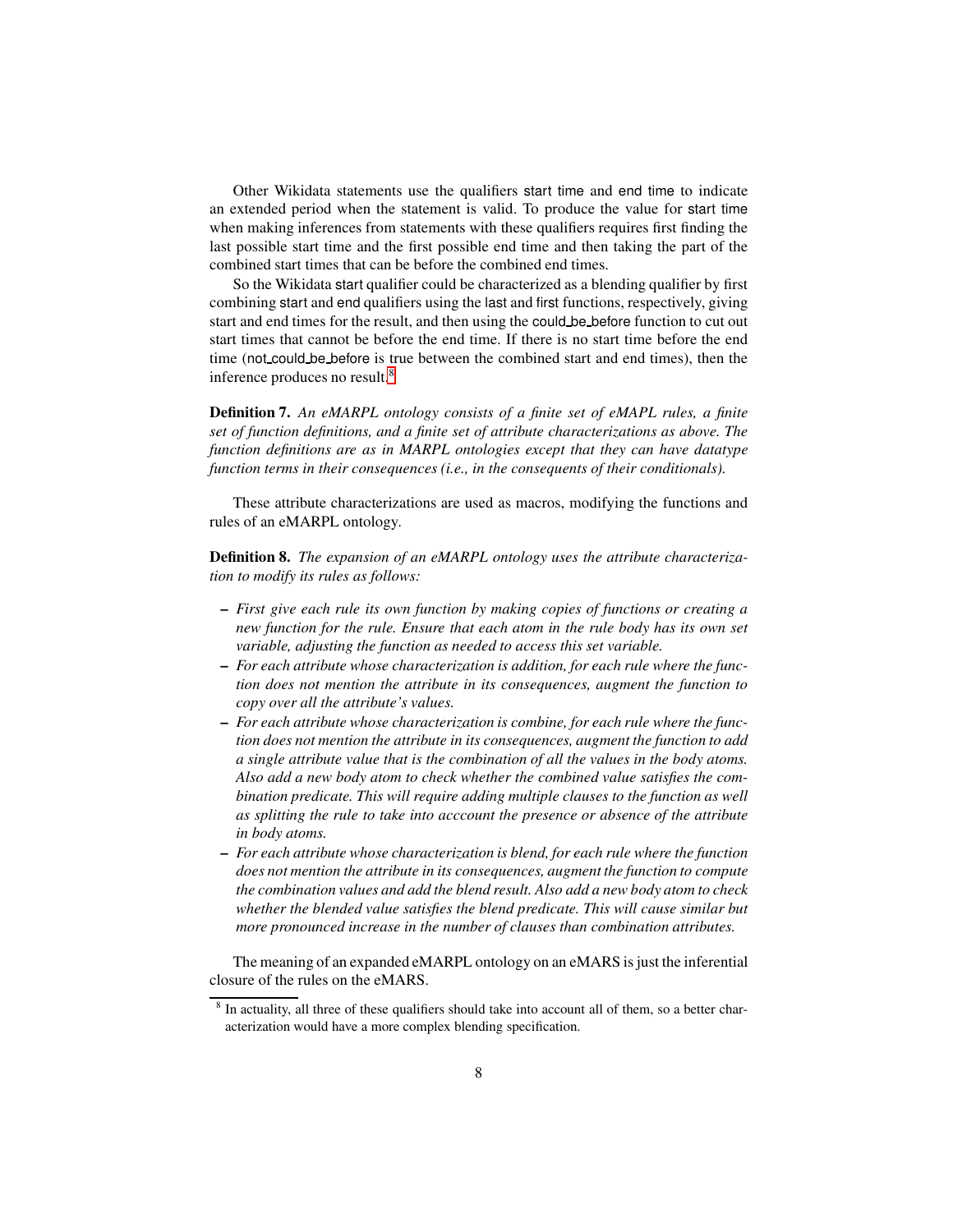#### 2.4 Complexity

An expansion can be exponentially larger than the original ontology in the number of attributes with combination or blending characterizations. Implementations would not actually construct the expansion, instead gathering up values internally and applying the functions and predicates only to the existing values. So the size of the expansion is not a real complexity problem, by itself.

Datatype functions and relations are limited so that rules cannot add new datatype values to predicate extensions, eliminating this particular cause of intractability or undecidability in rules.

Even so, reasoning in MARPL, let alone eMARPL, is intractable because the number of attribute values can grow large. We view this as unavoidable, but we do not expect this worst-case intractability to be much of a problem in practice.

### 3 Wikidata on eMARS

Now that eMARPL ontologies have been defined we can show how we determine the meaning of Wikidata as an eMARS. Following that, we will show how the eMARS can be used to check Wikidata's constraints.

Objects in Wikidata are *items*, which include predicates (*properties*). Facts in Wikidata are *statements*, consisting of a *subject* (an item) and a main *snak*. Snaks are predicateobject pairs, or *some-value* snaks, or *no-value* snaks. Statements also have associated *qualifiers*, which are also snaks. Statements have a rank, which is *regular*, *preferred*, or *deprecated*. Wikidata also provides optional typing information for the values of properties. We also use a characterization for each property used in a qualifier in Wikidata; a set of ontological rules for Wikidata; and a set of constraints.

First we turn Wikidata itself into an eMARS. The domain elements of the eMARS are all the items in Wikidata, with additions as below. The predicate extensions in the eMARS are pairs of subjects and objects from statements with the predicate as property. Statements whose main snak is a some-value snak are modelled by adding a fresh element to the domain. (This treats a some-value snak as stating that its value is a distinct domain element, which might not be quite the best treatment, but avoids computational problems having to do with determining which regular domain element the value is equal to.) Each qualifier snak becomes an attribute of the statement, in the obvious manner. For statement ranks we add a special rank attribute with value preferred or normal. We ignore reference records for now.<sup>[9](#page-8-0)</sup>

Statements whose main snak is a no-value snak are ignored here, and left for future work, because the meaning of no-value snaks is uncertain in Wikidata. We think the best treatment of a no-value snak is as a constraint but it is unclear whether a no-value snak means no value at all, no value with the same qualifiers, or something in between. These options can be modelled as eMAPL constraint formulae.

<span id="page-8-0"></span><sup>&</sup>lt;sup>9</sup> One way to handle reference records is to add new objects to the domain for reference records and make these objects be values of a special qualifier, such as reference record.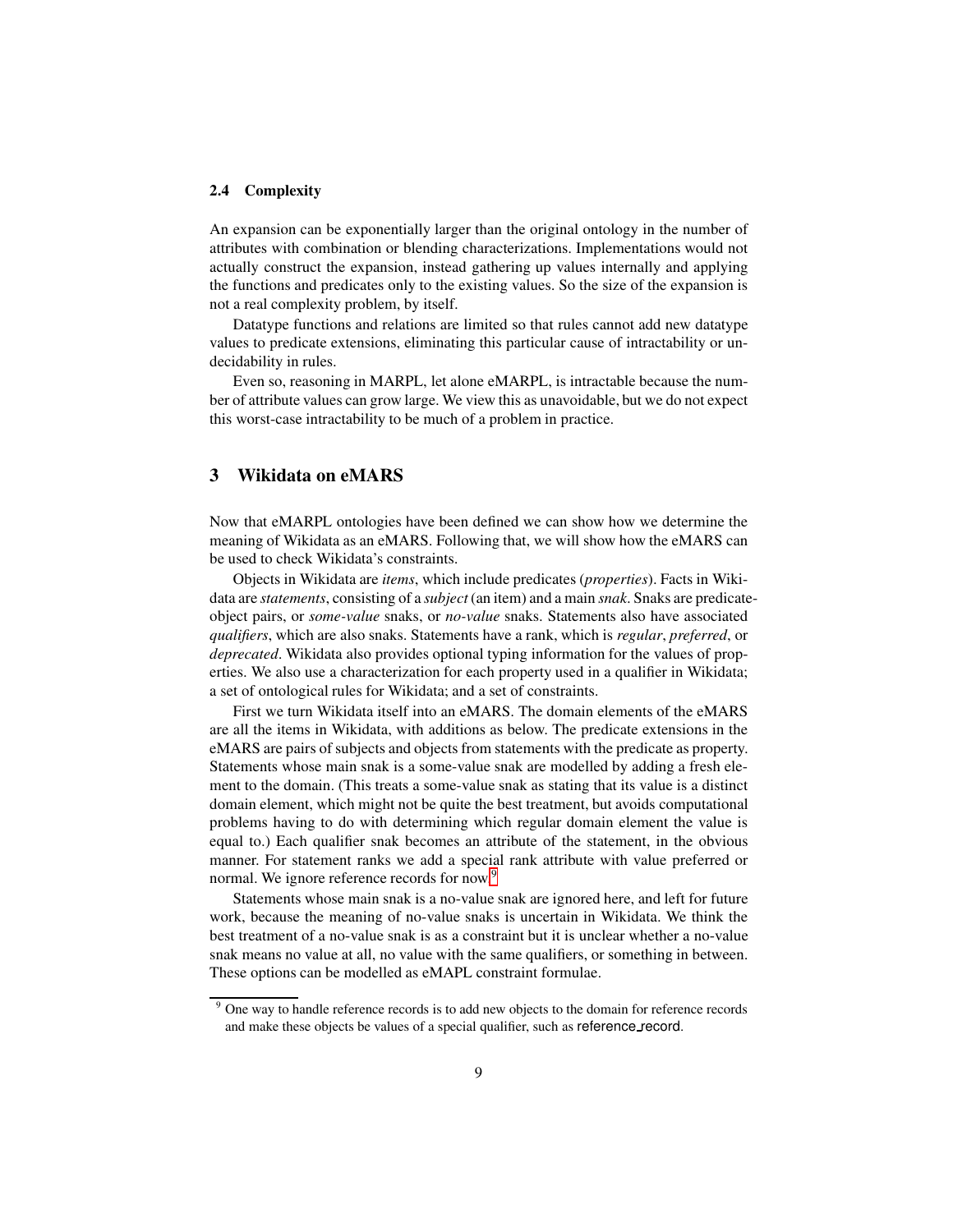Property typing is modelled as rules requiring that the values of the property belong to the datatype. So the datatype for date of birth is modelled by the rule:

<span id="page-9-0"></span>
$$
date_of\_birth(s, o) \rightarrow Point\_in\_time(o)
$$
 (2)

#### 3.1 Wikidata Ontology Rules

Some parts of formalizing the Wikidata ontology have already been described above as examples of quantifier characterizations. Arguably, the most important part of this formalization, though, is formalizing the ontological rules of Wikidata.

The ontology problems with Wikidata can be solved by treating Wikidata as an eMARPL ontology, transforming Wikidata into an eMARS and adding a few ontology rules, such as those shown in [\(3\)](#page-9-0). Each atom on the right-hand side of these rules is implicitly associated with an attribute set that is constructed by a rule function.

$$
\begin{array}{ll}\text{subclass\_of}(c,d)\land \text{subclass\_of}(d,e)\to \text{subclass\_of}(c,e) \\ \text{instance\_of}(y,c)\land \text{subclass\_of}(c,d)\to \text{instance\_of}(y,d) \\ \text{subproperty\_of}(c,d)\land \text{subproperty\_of}(d,e)\to \text{subproperty\_of}(c,e) \\ \text{subproperty\_of}(p,q)\land p(x,y)\to q(x,y) \\ \text{instance\_of}(p,\text{symmetric\_property})\land p(y,x)\to p(x,y) \end{array} \qquad (3)
$$

These rules look higher order, but they are not. The quantification is only over Wikidata properties, so the fourth rule, for example, is more properly written as

instance of(p, Wikidata property) ∧ subproperty of(p,q) ∧  $p(x, y) \rightarrow q(x, y)$ 

Even the appearance of being higher order can be removed by changing to a triple-based formulation, as is done in RDF, where the rule would be written something like:

T(p, instance of, Wikidata property)  $\land$  T(p, subproperty of, q)  $\land$  T(x, p, y)  $\rightarrow$  T(x, q, y)

So far, these ontology rules are just MARPL, and even just regular Horn rules. But Wikidata qualifiers need to be taken into account, even if qualifiers are forbidden in ontology atoms (i.e., those with predicates instance of, subclass of, subproperty of), because of occurrences of non-ontology atoms such as  $p(x, y)$  in some rules. In MARPL, such rules would either have to take into account every possible Wikidata qualifier, or different rules would have to be written for each Wikidata property, but even these rules would have to take into acount all the qualifiers that are present on Wikidata statements for the property. In eMARPL a single rule can be written, without regard to qualifiers, and the qualifier characterizations are used to handle the qualifiers that are present.

### 3.2 Wikidata Qualifier Characterization

The most important, and most involved, Wikidata qualifier characterizations are probably the ones for temporal qualifiers, as they impact very many statements in Wikidata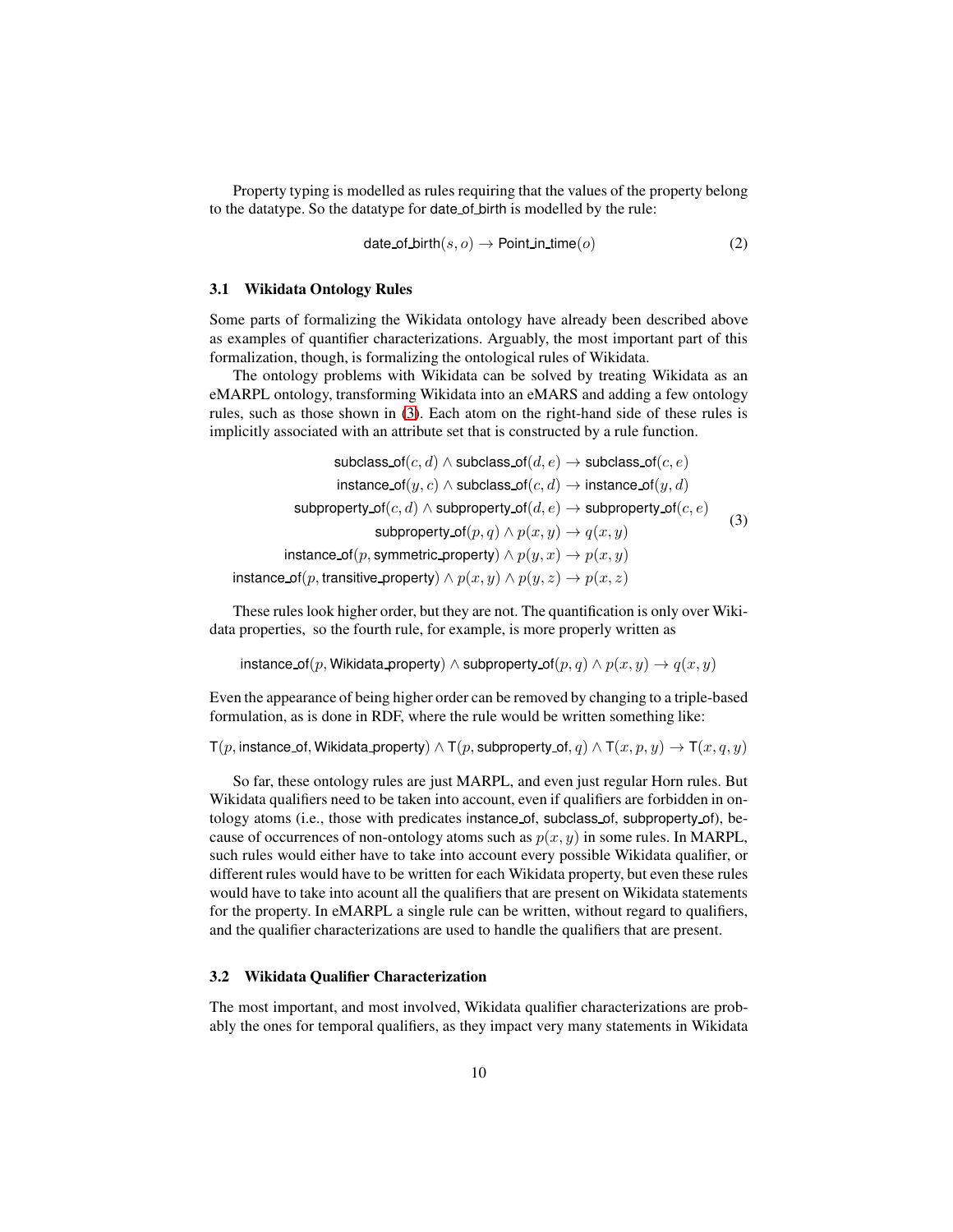and missing temporal qualifiers can lead to considering statements that are not relevant to the user's context. The characterizations of temporal qualifiers above as blending attributes are, we feel, typical and show off the capabilities of eMARPL.

Many Wikidata qualifiers have little logical import or are specific to a statement, such as the measurement method used to determine a statement or the location of an event. The former can be simply ignored for most uses of Wikidata and the latter, although of interest, should not be carried along in most inferences, so they would be classified in the default classification. Other Wikidata qualifiers have logical import and thus should be carried along, but are multivalued and do not in general interact with other qualifiers. These can be categorized in the "additive" categorization.

#### 3.3 The Meaning of Wikidata

The meaning of Wikidata is then the inferential closure of the eMARS above under this eMARPL ontology. It is this eMARS that is to be used when querying or otherwise requesting what is true in Wikidata, or checking constraints.

### 3.4 Constraints

Wikidata has constraints that do not add directly to the meaning of Wikidata but instead provide signals that there is something questionable in Wikidata, consistent with the view taken by other work on constraints for knowledge-graph-like systems [\[3,](#page-12-1)[12\]](#page-13-1). We model Wikidata constraints as eMAPL formulae that are evaluated over the eMARS that is the meaning of an eMARPL ontology. We note that attribute sets and functions for checking set membership, which are useful for expressing constraints involving qualifiers, are already included in the definition of MAPL in [\[9\]](#page-13-0), and we have also included equality and counting quantifiers in eMAPL. pfps removed for space considerations: Constraints can either be given a positive formulation, which indicates a pattern of data elements that conform to the constraint, or a negative formulation, which indicates a pattern of data elements that violate the constraint. In our view, it is most natural to first write the positive formulation, and then from that derive the negative formulation, which can then be used as a query. Instantations of these constraints that are false are to be reported as violations of the constraint.

For example, the distinct values constraint in Wikidata is supposed to say that a given property should have different values for different items. Constraints like this one are currently implemented (if at all) by special-purpose code. The following eMAPL formula embodies this constraint

property\_constraint(p, distinct\_values\_constraint) $\land$ 

<span id="page-10-1"></span><span id="page-10-0"></span>
$$
p(s1, o1) \land p(s2, o2) \land s1 \neq s2 \rightarrow o1 \neq o2
$$
\n(4)

Formula [4](#page-10-0) directly expresses the meaning of the constraint in the usual fashion of first-order logic. When this formula is satisfied for all bindings of the free variables the constraint holds. Bindings of the free variables that falsify the formula are violations of the constraint. The query formulation of this constraint is just its negation:

property-constraint
$$
(p, \text{distinct_values}.\text{constraint}) \land
$$
  
 $p(s1, o1) \land p(s2, o2) \land s1 \neq s2 \land o1 = o2$  (5)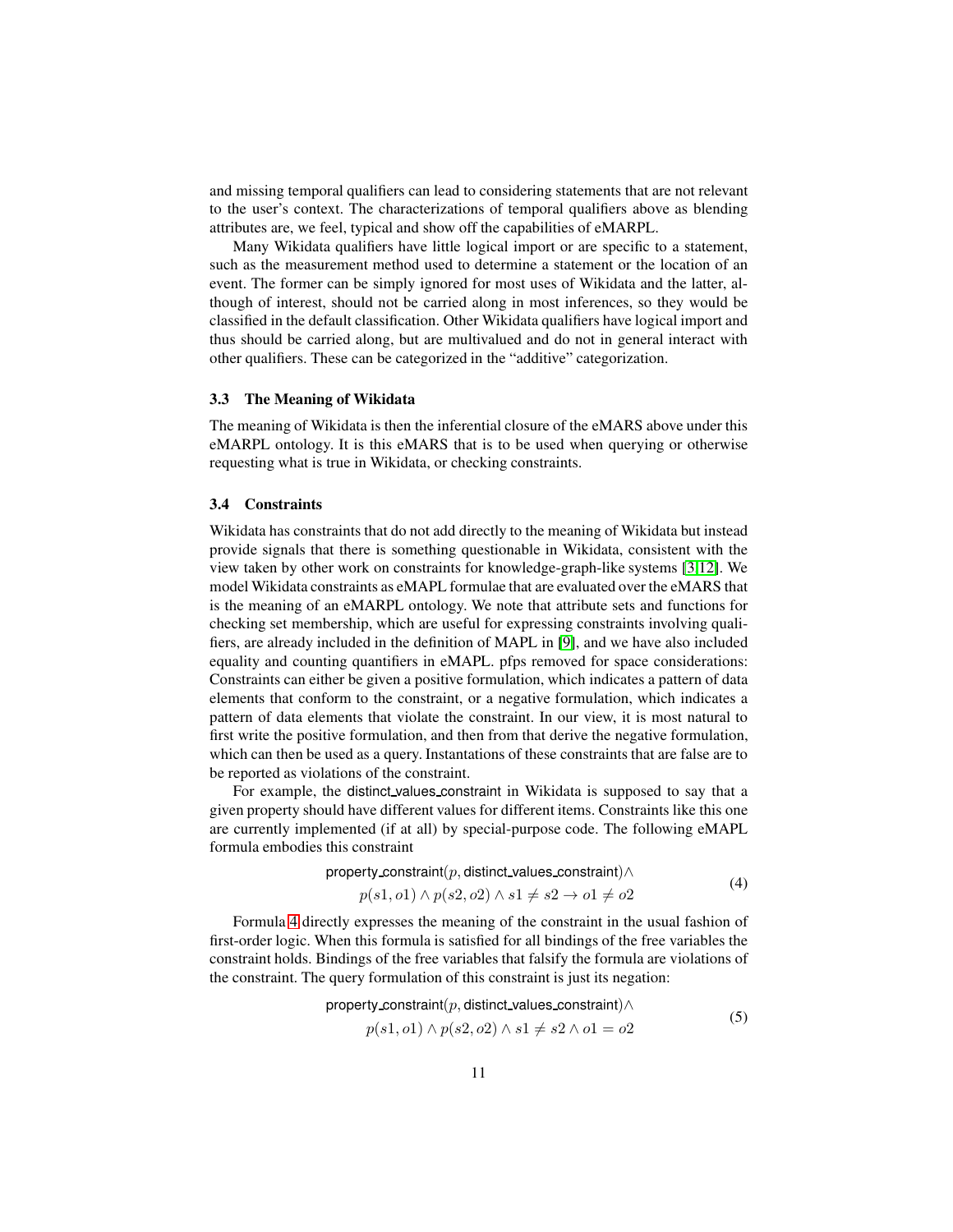Bindings of the free variables that make Formula [5](#page-10-1) true, i.e., the results of the query, are violations of the constraint.

In a separate paper [\[7\]](#page-13-2) we show that with the proposed formalism nearly all of Wikidata's existing property constraints can be given a complete characterization in an economical, natural, and relatively easy-to-understand fashion. Such characterizations, unlike documentation in natural language, provide an unambiguous basis for understanding and for implementing constraint checkers. Constraint violations can be found by an expression-evaluator for the formalism, with no additional engineering effort. In other words, all that is required is to obtain the constraint's negative formulation (which, as mentioned earlier, can be automatically derived from its positive formulation) and submit it to the evaluator. Moreover, we show that additional constraints can easily be added, so long as they are expressible in eMAPL. eMAPL allows for representing and handling a broad range of constraints, which goes beyond property constraints, in the same formalism.

### 3.5 Rules for Recognizing Class Instances

There are many classes in the Wikidata ontology that have very few instances, even when considering instances of subclasses. For example, as of mid-June 2020 in Wikidata female human has only 5 instances, even including instances of subclasses, as opposed to the several million expected. The problem is that most female humans are stated as belonging to human and having sex or gender female. There is nothing in Wikidata to suggest, however, that asking for instances of female human is unreasonable.

Adding a rule of the form

instance of(human, h)  $\land$  sex or gender(h, female)  $\rightarrow$  female human(h) (6)

results in female human having the correct instances.

Many other notable under-populated classes can be handled in the same way.

### 4 Related Work

We highlight relevant work from several slices of logical foundations for knowledge bases,

*Logical foundations for Wikidata.* SQID [\[8\]](#page-13-3) is a browser and editor for Wikidata, which draws inferences from a collection of MARPL rules<sup>[10](#page-11-0)</sup>. Our work was informed by SQID's embodiment of MARPL-based reasoning, and motivated in part by the desire to expand the expressiveness of MARPL rules, as illustrated by the SQID rule set (particularly limitations related to attribute sets) to provide a more complete reasoning framework, and to accommodate Wikidata constraints. [\[1\]](#page-12-2) also formalizes a model of Wikidata based on MARS, but with a different objective: the application of "Formal Concept Analysis to efficiently identify comprehensible implications that are implicitly present in the data". [\[1\]](#page-12-2) is thus nicely complementary with [\[9\]](#page-13-0) and with our work,

<span id="page-11-0"></span><sup>&</sup>lt;sup>10</sup> SQID's rule set may be viewed at https://tools.wmflabs.org/sqid/#/rules/browse.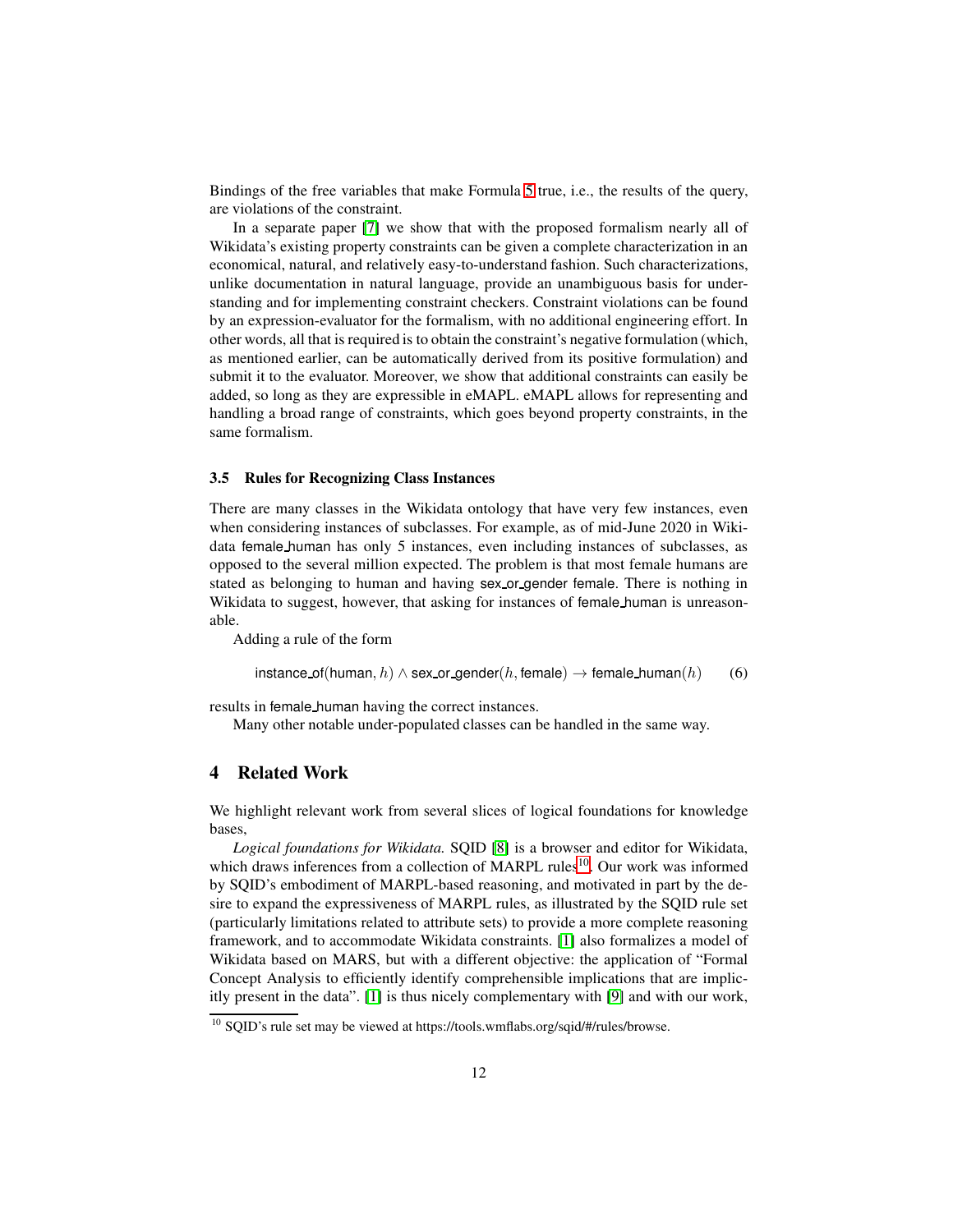in that it provides a basis for discovering, rather than hand-authoring, new (e)MARPL rules.

*Logical foundations for annotated KBs.* Annotated RDFS [\[13\]](#page-13-4) extends RDFS and RDFS semantics to support annotations of triples. A deductive system is provided, and extensions to the SPARQL query language that enable querying of annotated graphs. While this approach could provide a useful target formalism for Wikidata's RDF dumps, we have chosen instead to represent Wikidata's data model as directly as possible, and thus we deliberately avoid the use of the RDF dumps, and the complexities that could arise from adopting RDF as the modeling framework.

*Adding attributes to logics.* Just as MARPL was developed to provide a (rule-based, Datalog-like) decidable fragment of MAPL, Krtzsch, Ozaki, et al. have also explored description logics as a basis for other decidable fragments of MAPL, and have analyzed the resulting family of attributed DLs in [\[4](#page-12-3)[,5](#page-12-4)[,6](#page-13-5)[,10](#page-13-6)[,11\]](#page-13-7). We believe that MARPL provides the best available starting point for modeling Wikidata, but we also agree that this ongoing thread of research will lead to attributed DLs with the right level of expressivity for other sorts of applications.

### 5 Conclusion and Future Work

We have described eMARS, eMAPL, and eMARPL (extensions of previous work of *Marx et al.* [\[9\]](#page-13-0)), which can provide a practically usable foundation for a logic of Wikidata. These extensions are centered around the introduction of datatypes and the specification of the behavior of qualifiers in connection with axioms. We have outlined a reasoning framework for using these formalisms with Wikidata, and have indicated how its use could add substantial value to Wikidata and in particular bring benefits from well-founded reasoning involving axioms, constraints, qualifiers, and special values. The adoption of this framework could support more complete, meaningful, and consistent querying of Wikidata, as well as better facilities for implementing KB completion and other reasoning capabilities.

Our plans for future work include the discussion of other areas of Wikidata that can benefit from its use and the creation of a prototype implementation and then a detailed design for a scalable deployment.

### References

- <span id="page-12-2"></span>1. Hanika, T., Marx, M., Stumme, G.: Discovering implicational knowledge in Wikidata. In: International Conference on Formal Concept Analysis. pp. 315–323. Springer (2019)
- <span id="page-12-0"></span>2. Hayes, P., Patel-Schneider, P.F.: RDF 1.1 semantics. W3C Recommendation, <http://www.w3.org/TR/rdf11-mt/> (25 February 2014)
- <span id="page-12-1"></span>3. Knublauch, H., Kontokostas, D.: Shapes constraint language (SHACL). W3C Recommendation, <http://www.w3.org/TR/shacl/> (2017)
- <span id="page-12-3"></span>4. Krötzsch, M., Marx, M., Ozaki, A., Thost, V.: Attributed description logics: Ontologies for knowledge graphs. In: International Semantic Web Conference. pp. 418–435. Springer (2017)
- <span id="page-12-4"></span>5. Krötzsch, M., Marx, M., Ozaki, A., Thost, V.: Reasoning with attributed description logics. In: Description Logics (2017)